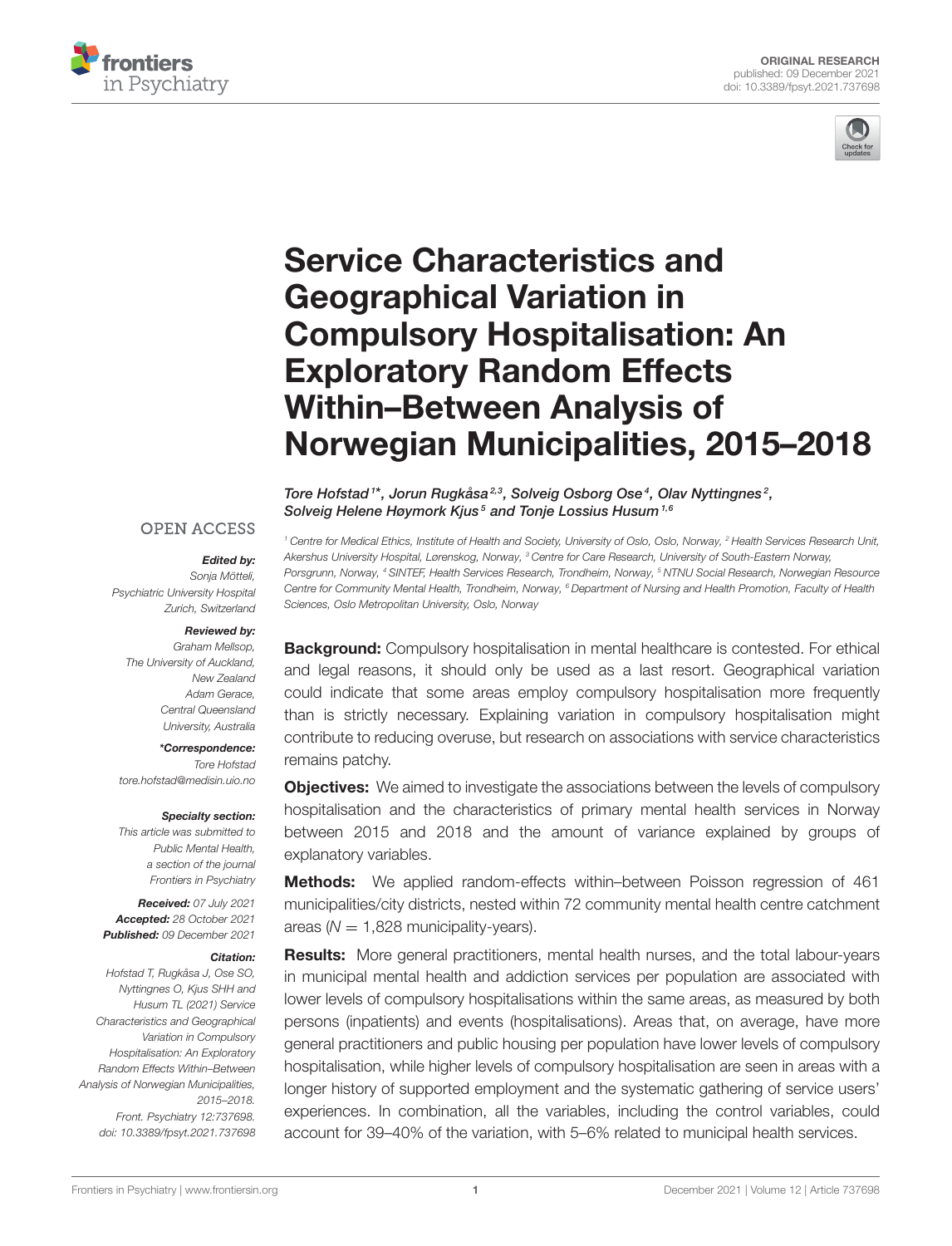**Conclusion:** Strengthening primary mental healthcare by increasing the number of general practitioners and mental health workers can reduce the use of compulsory hospitalisation and improve the quality of health services.

Keywords: compulsory hospitalisation, geographical variation, service characteristics, nested generalised linear mixed model, random effects within-between models

# INTRODUCTION

Compulsory hospitalisation deprives patients of their liberty and remains contested. This is due to both negative experiences with coercion reported by patients [\(1,](#page-9-0) [2\)](#page-9-1) and a lack of reliable studies that demonstrate beneficial outcomes of such hospitalisations. Compulsory hospitalisation is bound by law as a last resort, after voluntary care has been tried or deemed futile. There have been multiple initiatives to reduce its use, including the European Council's recommendation to abolish coercion in mental healthcare [\(3\)](#page-9-2). Yet, clinicians continue to assess patients to occasionally require admission against their will [\(4\)](#page-9-3), for instance to prevent serious harm, which might partly explain why no jurisdiction seems able to do entirely away with coercive practice [\(5\)](#page-9-4).

The observed variation in the levels of compulsory hospitalisation within jurisdictions is noteworthy  $(6-12)$  $(6-12)$ and shows up to a sixfold difference between the highest and lowest average rate of compulsory hospitalisation per 100,000 inhabitants in hospital catchment areas [\(13\)](#page-9-7). If such variation does not have any clear explanation, this could indicate that certain areas use more compulsion than strictly necessary and, thus, have a potential for reduction.

The risk of compulsory hospitalisation has repeatedly been linked to individual level characteristics, such as the presence of severe mental illness (SMI), previous compulsory hospitalisation, male gender, single or divorced marital status, unemployment, and receipt of welfare benefits [\(14\)](#page-9-8). However, only a few studies have focused on the organisation of health services, which might complement our understanding of what we consider risk or preventive factors, for compulsory hospitalisation.

There are reasons to believe that the existence of supportive, voluntary alternatives acceptable to both patients and health professionals can reduce the need for compulsory hospitalisation by facilitating recovery or crisis management. A study from Belgium showed that the lack of less restrictive alternatives was a stronger predictor for compulsory hospitalisation than was the presence of a mental disorder or dangerousness [\(15\)](#page-9-9). This suggests that, to help minimise excessive compulsion usage, it is important to ascertain whether differences in the organisation and resources of primary mental health services are associated with more, or less, compulsory hospitalisation [\(16\)](#page-9-10). To widen the scope of the existing literature, which primarily focuses on patient-related factors, we will specifically investigate the role of service characteristics, and we select factors that have been associated with compulsory admissions in the literature or, there is good reason to believe have such associations.

## Service Characteristics Related to Compulsory Hospitalisation

Compulsory hospitalisation has been associated with the size and constitution of the primary mental health labour force. A report from Norway found lower rates of compulsory hospitalisation in hospital catchment areas with more labour-years in primary mental health services per population [\(17\)](#page-9-11). Poor housing or homelessness can both be a consequence of and a risk factor for SMI. Providing public housing for individuals in high-risk groups might thus reduce the need for compulsory hospitalisation. A French study found lower rates of involuntary inpatients in areas with increased housing capacity for disabled individuals and slightly higher rates in areas with more general practitioners (GPs) [\(6\)](#page-9-5). Explanations for the latter finding ranged from GPs' lack of ability to identify and treat mental health needs to a possible confounding with urbanisation.

Unemployment has been associated with a higher risk of compulsory hospitalisation [\(18\)](#page-9-12). Unemployment reduces income and impacts social status, both of which might lead to the deterioration of mental well-being. In addition, unemployment might also result from mental illness. Area-based coordinated initiatives for employment support that aim to facilitate the employment of individuals with SMI [\(19\)](#page-9-13) might therefore impact the risk of compulsory hospitalisation.

It seems likely that the quality of cooperation between service levels might impact the levels of compulsory hospitalisation. In Norway, staff in specialist services are expected to supervise and offer consultations to their colleagues in primary health services [\(20\)](#page-9-14). Those working in these services have identified good collaboration as a factor that has the potential to reduce the use of compulsion [\(21\)](#page-9-15). Furthermore, recovery-oriented practice focuses on rehabilitation and empowerment [\(22\)](#page-9-16). Recovery principles, including the systematic gathering of experiences from service users, can influence how primary mental health services are organised and delivered, for instance by contributing unique expertise through lived experience [\(23\)](#page-9-17), which might increase the likelihood of services being received voluntarily.

Finally, early intervention services that seek to identify mental health problems and intervene at an early stage [\(24\)](#page-9-18) could theoretically be associated with the level of compulsory hospitalisation.

#### Aims

The overarching aim of this investigation is to explore the relationships between the levels of compulsory hospitalisation and the organisation of primary mental health services. We will answer the following research questions: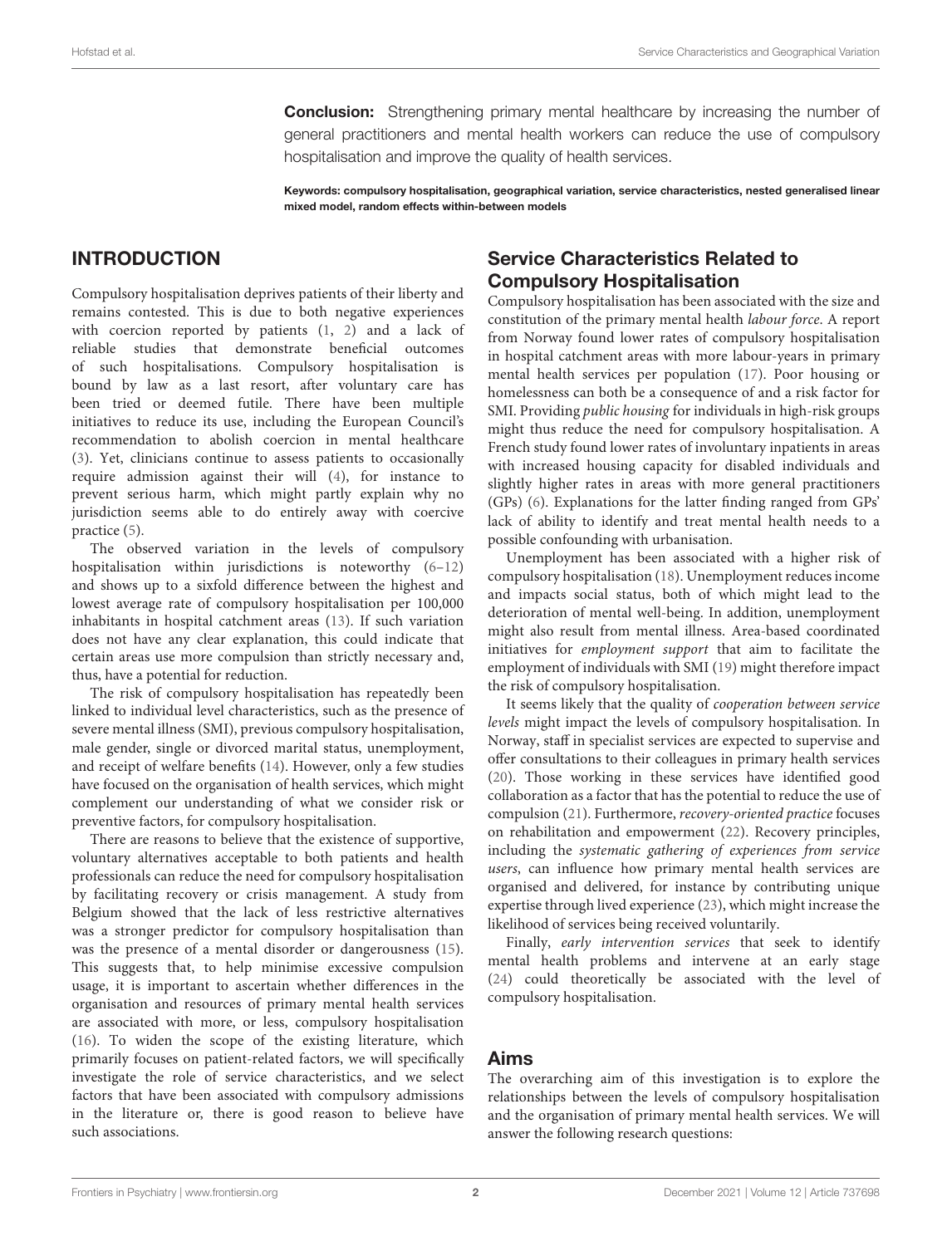- 1) What is the direction and the strength of association between selected characteristics of primary mental health services and the area level of compulsory hospitalisation?
- 2) How much of the variation in compulsory hospitalisation is accounted for by the area's age distribution, deprivation level, SMI prevalence, and municipal mental health services?

# **METHODS**

#### Study Design

The study design is a retrospective exploratory panel analysis with hierarchical models that account for clusters at different levels, using an approach that separates variation within and between areas.

### Study Context

Primary healthcare in Norway is delivered by local authorities, which are also responsible for social care and public housing. These consist of municipalities and the city districts of the four largest cities (Oslo, Stavanger, Bergen, and Trondheim). These 461 areas (hereafter referred to as municipalities) constitute our level of analysis. All use of compulsory mental healthcare is initiated by specialist services, which is delivered by 22 stateowned Hospital Trusts. The Hospital Trusts have acute inpatient wards and Community Mental Health Centres (CMHC) that deliver decentralised specialist treatment, often in cooperation with the municipalities. During the study period, the number of municipalities reduced from 459 to 457 in 2017 and to 453 in 2018, and the CMHC catchment areas reduced from 69 to 67 in 2017 and to 65 in 2018.

Compulsory hospitalisation is regulated by the 1999 Norwegian Mental Health Care Act. The main legal criterion for admitting patients for involuntary observation or treatment is that the patient must suffer from a serious mental disorder. Additionally, voluntariness must have been tried, the patient's condition must be likely to deteriorate without treatment, or the patient poses an immediate risk to themselves or others. From 2017, compulsory care is only permitted for patients who lack the capacity to consent to treatment, unless there is immediate and serious risk to the patient's own life or the life or health of others.

# Sample and Data Sources

Individual level data on all contacts with specialist services in Norway are routinely recorded in the National Patient Register [\(25\)](#page-9-19). We acquired data for each episode of compulsory hospitalisation during 2015–2018 and for each contact with specialist services by people with SMI. The population at risk of compulsory hospitalisation was defined as all individuals between 18 and 65 years residing within a Norwegian municipality during the study period. This range was chosen since services are organised differently for the other age groups. We excluded individuals without a Norwegian identification number or those from whom information on residency was missing (1 and <0.001% of people compulsorily hospitalised, respectively).

Information on population, public housing, and labouryears of GPs and mental health nurses was collected from Statistics Norway. To calculate the populationbased rates, we included all individuals between 18 and 65 years residing in each municipality during the study period.

Information on the remaining service characteristics was obtained from the annual report to the Norwegian Directorate of Health by the mental health and addiction services in each municipality [\(26\)](#page-9-20). Unemployment data were provided by the Norwegian Labour and Welfare Administration. **[Table 1](#page-3-0)** contains the description and data source for outcomes and the explanatory and control variables. More detailed information about the data sources can be found in the **[Appendix](#page-8-0)**.

#### Variables

We have previously shown that the geographical variation in the level of compulsory hospitalisation appears larger when rates are based on the number of hospitalisations (events), rather than the number of patients hospitalised (individuals), and that including both outcomes is likely to yield a more encompassing picture [\(13\)](#page-9-7). Two outcome measures were therefore employed in the present analysis: (i) the annual number of compulsory hospitalisations (for observation or treatment) and (ii) the annual number of patients with at least one compulsory hospitalisation.

The municipal mental health and addiction services are interdisciplinary, and the total number of labour-years included nurses, healthcare workers, GPs, and psychologists. The rates were calculated by dividing counts by the population aged 18– 65 years. The question of the perceived quality of the cooperation between primary and secondary mental health services and the question on the recovery orientation of services were scored by service managers in each municipality. Answers for the latter two were recoded as numeric variables ranging from one to five, where a higher score represented better cooperation or greater extent of recovery orientation. Housing First, employment support, early intervention, and service users' perspectives were included as dummy variables. Data on recovery perspectives were only available for 2017–2018, while data on Housing First and early intervention were only available for 2015.

To adjust for differing risks due to age distribution, the population share aged 20–39 years was included as a covariate since this age group has a higher risk of compulsory hospitalisation. Similarly, the municipality's share of population aged 65 years and over was included due to the lower risk in this age group. The annual number of individuals who had or received a diagnosis of SMI and were in contact with specialist services, divided by the area's at-risk population and multiplied by 1,000, was included to account for differences in case mix. SMI was defined according to the International Classification of Diseases 10th revision (ICD-10) diagnosis codes F20–F31 [\(27\)](#page-9-21). To account for differences in area deprivation level, the proportion of people living in crowded housing and the unemployment rate were included as covariates. Finally, dummy variables were added for each year. Neither of these control variables were assumed to be caused by the outcomes or the exposures of interest, but they could theoretically impact both.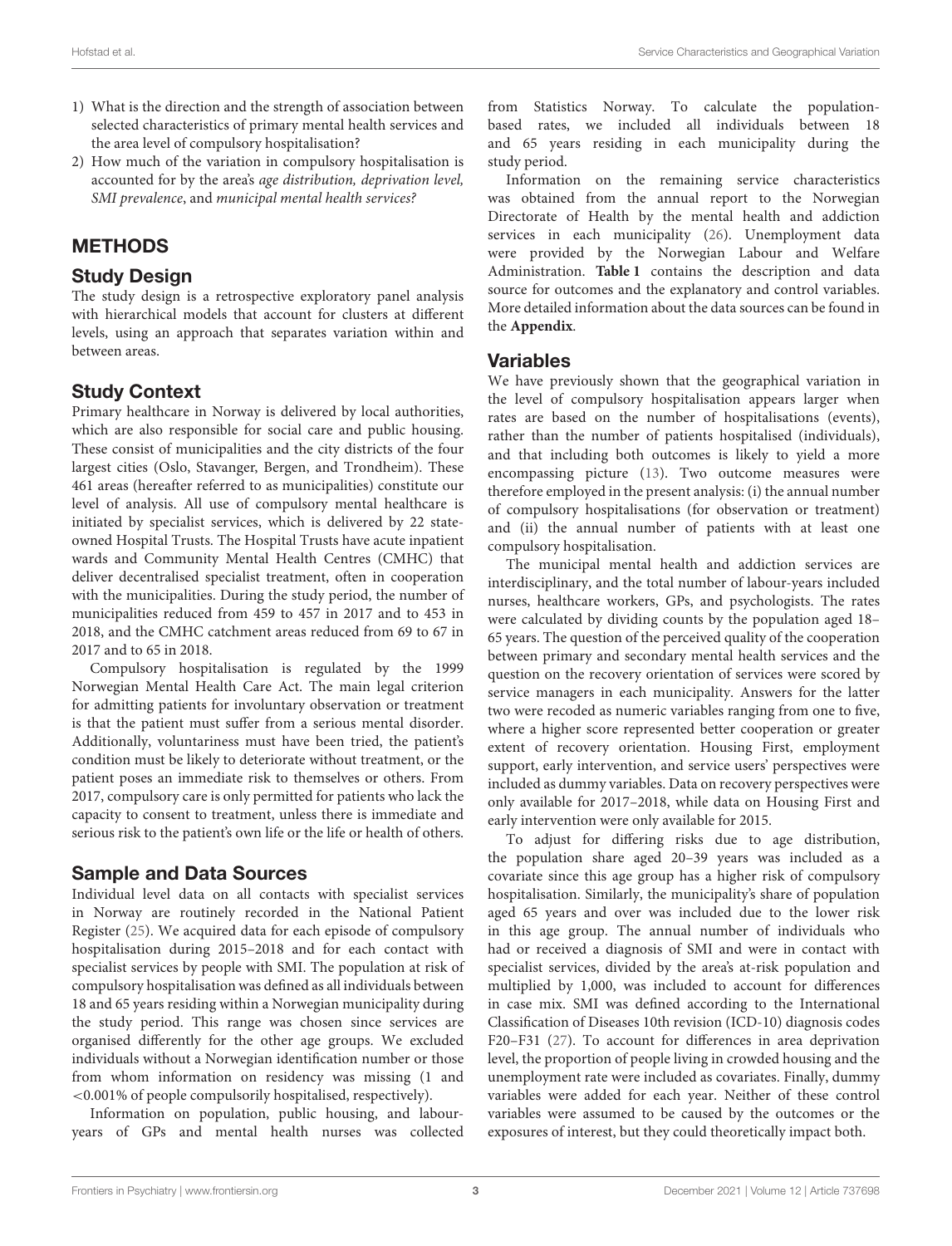#### <span id="page-3-0"></span>TABLE 1 | Description of measures and data sources.

| Name of measure                | <b>Description of measure</b>                                                                                                         |                       | Data source                                       |  |  |  |
|--------------------------------|---------------------------------------------------------------------------------------------------------------------------------------|-----------------------|---------------------------------------------------|--|--|--|
| <b>Outcomes</b>                |                                                                                                                                       |                       |                                                   |  |  |  |
| Compulsory<br>hospitalisations | Number of episodes of compulsory hospitalisation per year.                                                                            | Population aged 18-65 | <b>NPR</b>                                        |  |  |  |
| patients                       | Compulsory hospitalised Number of individuals hospitalised compulsory per year.                                                       |                       | <b>NPR</b>                                        |  |  |  |
| <b>Explanatory variables</b>   |                                                                                                                                       |                       |                                                   |  |  |  |
| Overall labour-years           | Total number of labour-years within municipal mental health and addiction services per 1,000 population.                              |                       |                                                   |  |  |  |
| General practitioners          | Labour-years for physicians in the municipal health and care services per 1,000 population.<br><b>Statistics Norway</b>               |                       |                                                   |  |  |  |
| Mental health nurses           | Labour-years for psychiatric nurses in the municipal health and care services per 1,000 population.<br><b>Statistics Norway</b>       |                       |                                                   |  |  |  |
| Public housing                 | Total number of municipal disposed dwellings per 100 inhabitant.<br><b>Statistics Norway</b>                                          |                       |                                                   |  |  |  |
| Housing first                  | Has the municipality/city district employed "Housing First?" (Yes/No).<br>IS 24/8                                                     |                       |                                                   |  |  |  |
| Employment support             | IS 24/8<br>Has the municipality used IPS/Supported Employment within mental health and substance misuse work? (Yes/No).               |                       |                                                   |  |  |  |
| Quality of cooperation         | How do you evaluate that the cooperation agreement between municipality and health trust.                                             |                       |                                                   |  |  |  |
| between municipality           | is working for adults with mental health difficulties/illness? (Very good/Good/Medium/Poor/Very poor).                                |                       |                                                   |  |  |  |
| and specialist services        |                                                                                                                                       |                       |                                                   |  |  |  |
| Early intervention             | Has the municipality made initiatives to uncover mental health or addiction problems as early as possible? (Yes/No).                  |                       | IS 24/8                                           |  |  |  |
| Recovery                       | To what extent would you say that the services in mental health and addiction in your municipality is recovery oriented?<br>IS 24/8   |                       |                                                   |  |  |  |
| Perspectives                   | (Very great extent/Great extent/Some extent/Small extent/Very small extent).                                                          |                       |                                                   |  |  |  |
| Service users'                 | Has the municipality in a systematic way gathered user experiences within mental health or addiction services<br>IS 24/8              |                       |                                                   |  |  |  |
| Perspectives                   | during the last 12 months? (Yes/No).                                                                                                  |                       |                                                   |  |  |  |
| <b>Control variables</b>       |                                                                                                                                       |                       |                                                   |  |  |  |
| $20 - 39$                      | Share of population aged Number of individuals aged 20-39 divided by total population in area.                                        |                       | <b>Statistics Norway</b>                          |  |  |  |
|                                | Share of population $65 +$ Number of individuals older than 65 years divided by total population in area.<br><b>Statistics Norway</b> |                       |                                                   |  |  |  |
| SMI per 1,000                  | Annual number of people with severe mental illness who was in contact with specialist services<br><b>NPR</b>                          |                       |                                                   |  |  |  |
|                                | divided by total population in area, multiplied by 1,000.                                                                             |                       |                                                   |  |  |  |
| Crowded housing                | Percentage of households that live in crowded housing.                                                                                |                       | <b>Statistics Norway</b>                          |  |  |  |
| Unemployment rate              | Percentage of work force, age 15-74, that is unemployed.                                                                              |                       | Norwegian Labour<br>and Welfare<br>Administration |  |  |  |

#### Statistical Analysis

In order to answer research question one, associations between the health service characteristics and compulsory hospitalisations were explored using generalised linear mixed models, which account for non-independence of observations [\(28\)](#page-9-22). Random intercepts for municipalities nested within CMHC catchment areas were modelled to allow for differences in compulsory hospitalisation between areas at both levels. A random-effects within–between approach was employed, as recommended in the literature [\(29\)](#page-9-23). Between-area associations are investigated by comparing areas cross-sectionally, while longitudinal data also contain within-area variance which can be used to compare each area with itself at different time points. In order to disentangle the two sources of variation, each time-varying predictor was split into two, where the municipality average during the study period was used to estimate between-area associations, while the deviation from the municipality average was used to estimate within-area associations. These within-area associations are useful for predicting change in the levels of compulsory hospitalisation when specific service characteristics change, as they are not biased by omitted variables at the municipality level since all unmeasured time-invariant variables are absorbed into the between effect. For the binary variables, the between association represents the proportion of time the municipality employed that measure.

Since the outcomes were counts, a Poisson error distribution was assumed and a log link function was used [\(30\)](#page-9-24). Since the municipalities differ in population size, the log of the population aged 18–65 years was used as offset, which changed the outcome to rate per population. Rather than combining all variables in one large model, separate models were run for each explanatory variable to avoid conditioning on potential colliders and mediators. Models were fit using the Laplace approximation. In order to quantify the predicted change in the levels of compulsory hospitalisation between and within areas, conditional effect plots were created for the four continuous explanatory variables. The equations for the hierarchical models and the descriptions of the effect plots are found in the **[Appendix](#page-8-0)**. For the two explanatory variables where only one wave of data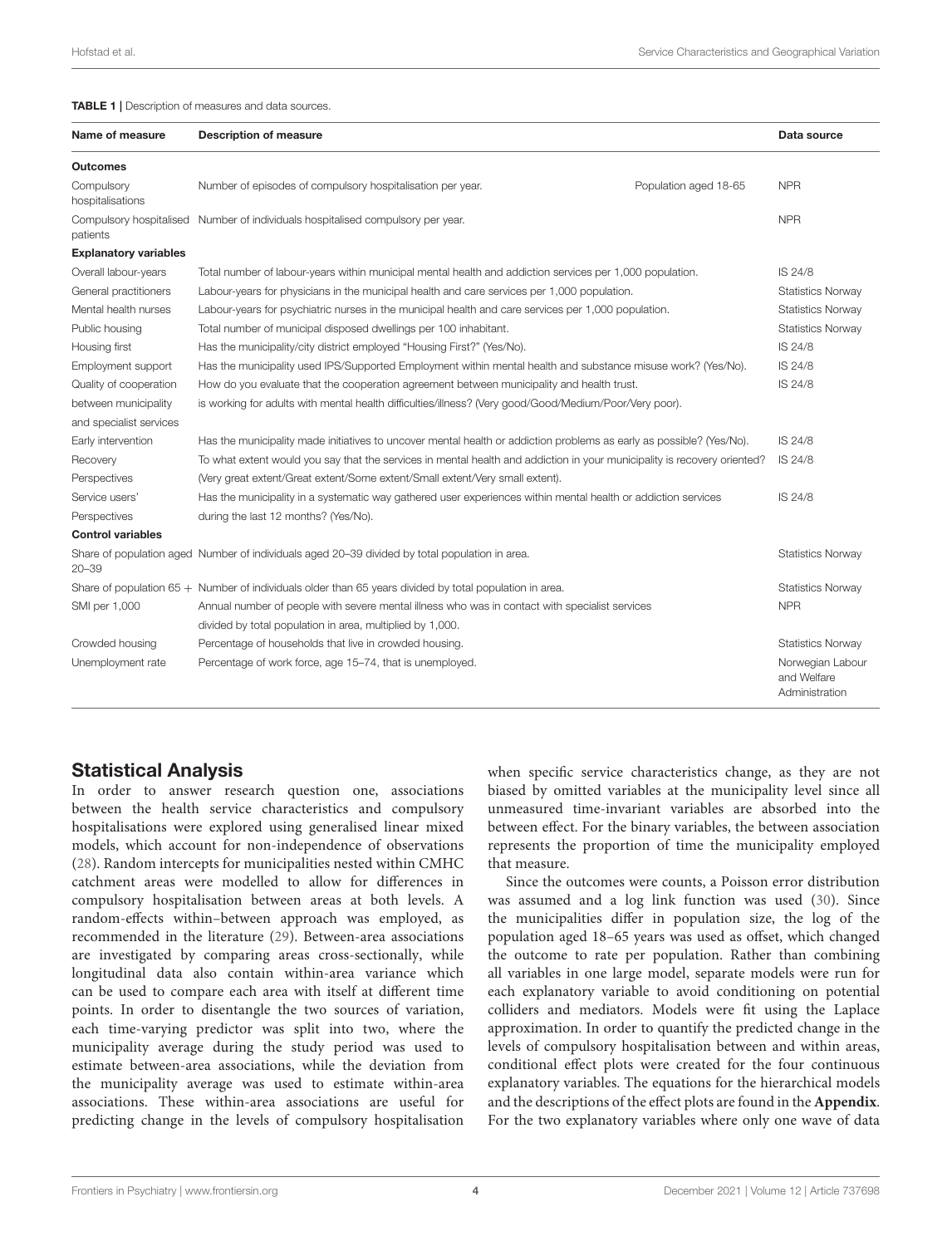was available, cross-sectional analysis in the form of Poisson regression was performed using CMHC catchment area as fixed effect.

In order to answer the second research question of variance explained for groups of explanatory variables, the marginal  $R^2$ suggested by Nakagawa and Schielzeth was calculated [\(31\)](#page-9-25), which only considers the variance of the modelled variables, in other words the fixed effects, and not the random effects. Separate values were calculated for age distribution in the area; area deprivation level, which included the unemployment rate and share living in crowded housing; and illness prevalence, which is the number of individuals diagnosed with SMI who were in contact with specialist services each year. All variables on service characteristics were included in the same model in order to evaluate the combined explanatory power. The explained variance of the labour-years of mental health nurses and recovery perspectives was estimated in a separate model due to the higher number of missing values. Finally, all groups were included in the same model in order to estimate the total variance explained by all groups of variables. To ensure that the same number of units were compared for all groups of variables, only units without missing values for all groups of variables were included in these analyses. Finally, model performance and robustness were checked by estimating models differing in nesting, models controlling for grand mean change of predictors over time, and models using the fixed-effect Poisson estimator with White's heteroscedasticity robust standard errors and areaclustered standard errors. All analyses were performed using R version 4.0.3 [\(32\)](#page-9-26) and the following packages: tidyverse [\(33\)](#page-9-27) and data.table [\(34\)](#page-9-28) for data wrangling, ggplot2 for graphs [\(35\)](#page-9-29), and ggeffects 1.0.2 [\(36\)](#page-9-30) for calculating marginal effects. For multilevel analyses, lme4 1.1.26 [\(37\)](#page-9-31) was used with the "bobyqa" optimiser. For the fixed-effect Poisson estimator, the fixest package was used [\(38\)](#page-9-32). The performance 0.7.0 package [\(39\)](#page-10-0) was used to evaluate model performance and to calculate  $R^2$ .

#### Missing Values

Completeness across all data sources was in general very good, except for three explanatory variables with 12–21% missing. Two of these were only available for 2015 (Housing First and early intervention). In these two cases, multiple imputation was performed using the mice package [\(40\)](#page-10-1), with default settings and 20 imputations. For the third variable, labour-years of mental health nurses, 392 observations (21.4%) were missing among municipality-years, and 51 municipalities (12.2%) had missing values for the level 2 between-area association. This and the remaining variables with missing values were handled by listwise deletion.

#### Ethics

The South-Eastern Regional Research Ethics Committee gave permission to analyse de-identified registry data, but otherwise deemed the study as falling outside their remit as specified by the Norwegian Health Research Act (ref. 2018/795). The project was therefore approved by the Privacy Ombudsman at Akershus University Hospital following a detailed data protection impact assessment (ref. 2018-090).

# RESULTS

### Descriptive Statistics

The average number of compulsory hospitalisations in each municipality varied from 0 to 206, with a mean value of 14.6. Descriptive statistics of the municipalities' average values during the study period can be seen in **[Table 2](#page-5-0)**.

#### Associations Between Features of Mental Health Services and Levels of Compulsory Hospitalisation

The intraclass correlation is equal to the variance partition coefficient for models with only random intercepts and shows the amount of variation due to systematic differences between the municipalities nested within the CMHC catchment areas. For compulsorily hospitalised patients, the clustering accounted for 40% of the variation (CMHC = 15%, municipality = 25%); for compulsory hospitalisations, the clustering accounted for 62% of the variation (CMHC = 19%, municipality  $= 43\%$ ).

[Figure 1](#page-6-0) shows the exponentiated regression coefficients from eight different multilevel Poisson models, which can be interpreted as rate ratios. They represent the relative change in the annual rates of patients and hospitalisations per population that would be expected for a one unit increase in each explanatory variable, while accounting for control variables. Unadjusted models are included in the **[Appendix](#page-8-0)**, along with the robustness checks and model performance.

Most associations were larger when the outcome was hospitalisations compared to patients. The largest unstandardised rate ratios were seen within areas for GPs and mental health nurses. A 12–16% increase of GPs per population from the area average was associated with a reduction of one compulsory hospitalisation, as seen in the conditional effect plots in the **[Appendix](#page-8-0)**. For the total number of labour-years in municipal mental health and addiction services, the trends were weaker, and the association was marginally in the opposite direction for the between-area comparisons.

Higher numbers of public housing were also associated with lower levels of compulsory hospitalisation, as measured by both patients and hospitalisations, and both within and between municipalities. In contrast, areas with supported employment had 0.09 times higher rates of compulsorily hospitalised patients and 0.16 times higher rates of compulsory hospitalisation compared to areas without supported employment.

For the measurements of cooperation between municipal and specialist services, there was no discernible within association, but municipalities that more often rated the cooperation to be good had lower levels of compulsory hospitalisation compared to municipalities where the cooperation was rated as poorer; however, the 95% confidence intervals (CIs) included 1.

For recovery perspectives in municipal services, three of four associations pointed towards higher levels of compulsory hospitalisations, particularly within municipalities. Similarly, areas that systematically gathered service user's perspectives had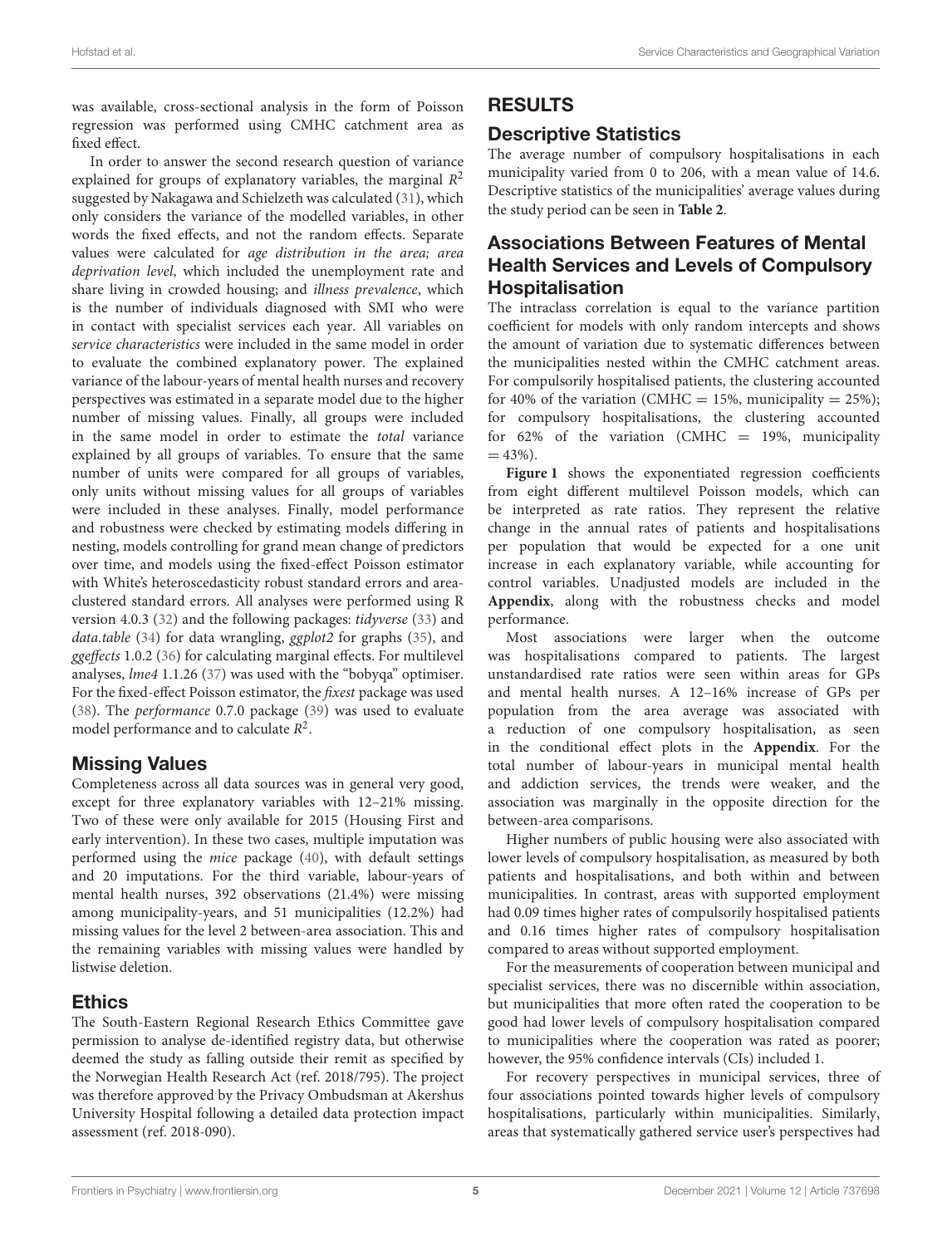<span id="page-5-0"></span>TABLE 2 | Characteristics of Norwegian municipalities and city districts, 2015–2018.

| Name of measure                          | <b>Municipality-years</b> | % missing           | Mean  | Min                 | Max    | <b>SD</b> | <b>Distribution</b> |
|------------------------------------------|---------------------------|---------------------|-------|---------------------|--------|-----------|---------------------|
| Compulsory hospitalisations              | 1,828                     | 0                   | 14.6  | $\circ$             | 206    | 25.2      |                     |
| Compulsory hospitalised patients         | 1,828                     | $\mathsf{O}\xspace$ | 10.8  | $\circ$             | 120    | 18.0      |                     |
| Population aged 18-65                    | 1,828                     | 0                   | 7,198 | 120                 | 76,681 | 10,057    |                     |
| Share of population aged 20-39           | 1,828                     | $\mathsf{O}\xspace$ | 23.6  | 16.2                | 69.5   | 5.0       |                     |
| Share of population 65+                  | 1,828                     | $\mathsf{O}\xspace$ | 18.3  | $3.0\,$             | 28.7   | 4.0       |                     |
| Severe mental illness per 1,000          | 1,828                     | $\mathsf{O}\xspace$ | 1.6   | $\circ$             | 9.1    | 0.9       |                     |
| Crowded housing share                    | 1,828                     | $\mathsf{O}\xspace$ | 8.2   | 2.4                 | 29.6   | 3.7       |                     |
| Unemployment share                       | 1,821                     | 0.4                 | 2.3   | 0.5                 | 9.5    | 1.1       |                     |
| Labour years per 1,000                   |                           |                     |       |                     |        |           |                     |
| Total in municipal mental health         | 1,828                     | $\mathsf{O}\xspace$ | 3.7   | 0.7                 | 14     | 1.6       |                     |
| General practitioners                    | 1,828                     | $\mathsf{O}\xspace$ | 1.3   | 0.2                 | 3.4    | 0.5       |                     |
| Mental health nurses                     | 1,604                     | 12.2                | 0.4   | 0.01                | 2.3    | 0.4       |                     |
| Public housing per 100                   | 1,828                     | $\mathsf{O}\xspace$ | 2.6   | 0.1                 | 9.0    | 1.2       |                     |
| Housing first <sup>+</sup>               | 387                       | 15.7                | 0.1   | $\circ$             | 1      | 0.4       |                     |
| Supported employment                     | 1,824                     | 0.2                 | 0.2   | $\mathsf{O}\xspace$ | 1      | 0.3       |                     |
| Quality of cooperation                   | 1,820                     | 0.4                 | 3.5   | 1                   | 5      | 0.5       |                     |
| Early intervention <sup>†</sup>          | 403                       | 12.2                | 0.8   | $\mathsf{O}\xspace$ | 1      | 0.4       |                     |
| Recovery perspectives <sup>††</sup>      | 900                       | 1.1                 | 3.8   | 1                   | 5      | 0.7       |                     |
| Systematic gathering of user experiences | 1,824                     | 0.2                 | 0.5   | 0                   | 1      | 0.3       |                     |

Descriptive statistics are based on the average values for Norwegian municipality/city districts in 2015-2018.

\*Distribution shows logged values.

†Data available from 2015.

††Data available from 2017 and 2018.

0.13 times higher rates of compulsorily hospitalised patients and 0.19 times higher rates of compulsory hospitalisation compared to areas that did not gather service user's perspectives systematically.

The cross-sectional analyses (only reported in text) showed that the levels of compulsory hospitalisation were higher in municipalities that reported initiatives to uncover mental health problems as early as possible, after adjusting for area demographics and socio-economic status (patients:  $\beta = 1.1$ , 95% CI = 0.96–1.26,  $p = 0.16$ ; hospitalisations:  $\beta = 1.19$ , 95%  $CI = 1.06 - 1.34$ ,  $p = 0.004$ ) compared to municipalities without such measures. Similarly, municipalities that employed Housing First had more compulsorily hospitalised patients compared to areas without a Housing First policy (patients:  $\beta = 1.14$ , 95% CI = 1.00-1.30,  $p = 0.049$ ; hospitalisations:  $\beta = 0.97, 95\%$  $CI = 0.82 - 1.14, p = 0.69$ .

#### Amount of Variance Explained by Groups of Explanatory Variables

In total, all the groups of variables accounted for 39–40% of the variation, as seen in **[Figure 2](#page-6-1)**. The municipal mental health services accounted for 5% of the variation in compulsorily hospitalised patients and 6% of compulsory hospitalisations. The separate model containing the labour-years of mental health nurses and recovery perspectives accounted for roughly 1.5% of the variation. In contrast, the annual number of individuals diagnosed with SMI per 1,000 alone accounted for 29–33% of the variation.

#### **DISCUSSION**

This study showed considerable geographical variation in compulsory hospitalisation between Norwegian municipalities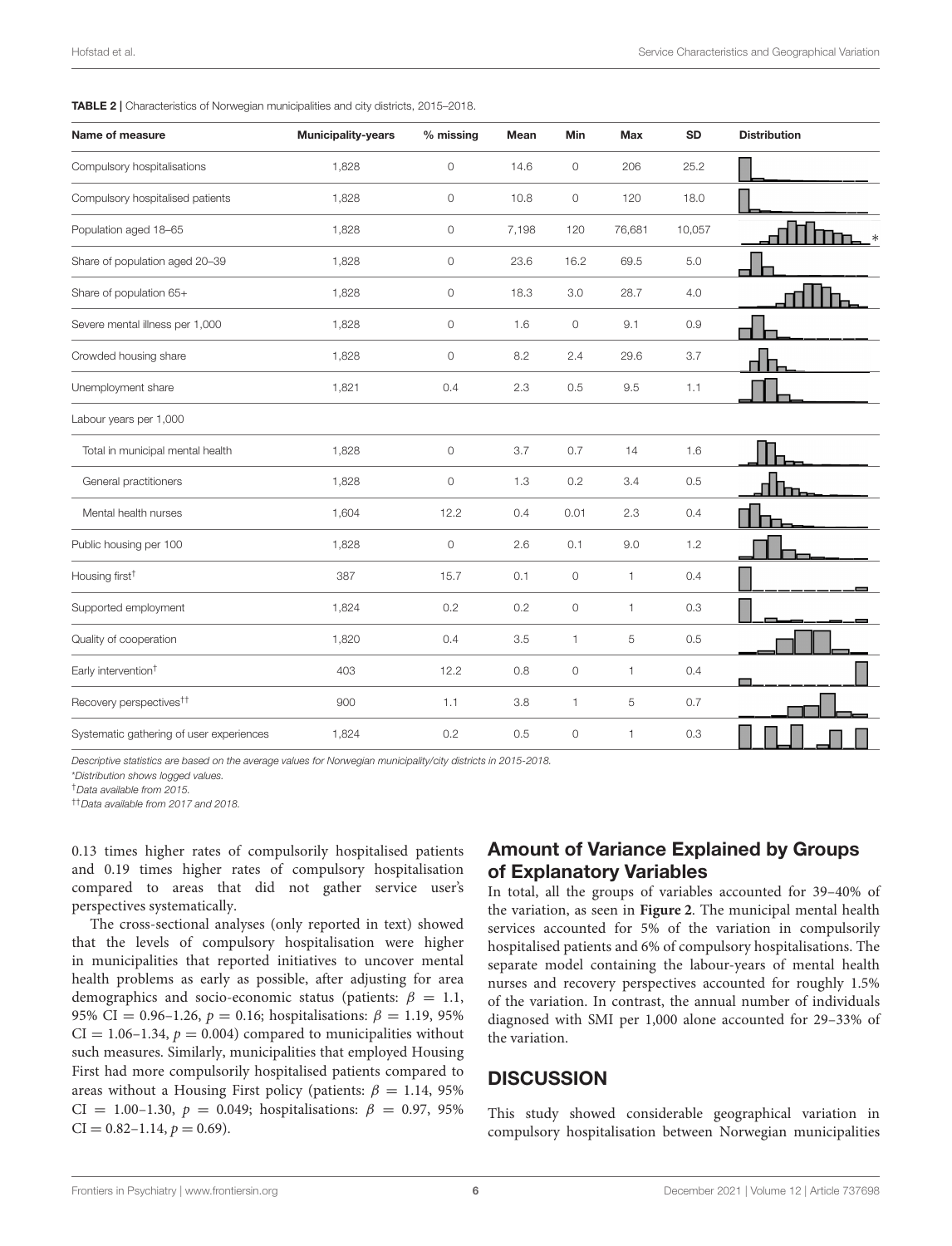

<span id="page-6-0"></span>in 2015–2018, which was associated with several characteristics of the municipal mental health services, both when comparing areas cross-sectionally and when comparing each area with itself over time. Higher levels of labour-years of GPs and mental health nurses were associated with lower levels of compulsory hospitalisation. Furthermore, areas that on average had more public housing had lower levels of compulsory hospitalisation compared to areas that on average had less public housing. Higher levels of compulsory hospitalisation were observed in areas that had strategies for employment support for longer time periods compared to areas with shorter or no employment support. Similarly, areas that reported to systematically include user experiences in multiple years showed higher levels of compulsory hospitalisation compared to areas that, to a lower extent, included user experiences. Somewhat higher levels of compulsory hospitalisation were also seen within municipalities over time for services reporting high levels of recovery orientation. Combined, the variables on municipal mental health services could account for a modest 5–6% of the observed variation.

Our findings suggest that GPs play an important role in reducing compulsory hospitalisations. GPs often serve as the first, and only, health service for mental disorders and as the gateway to other services. More GP capacity may provide more time for treatment and continuity and help patients avoid deterioration. In a Norwegian study, referrals to compulsory hospitalisation were more often made by physicians who did not know the patient [\(41\)](#page-10-2), as opposed to GPs. Our results imply that the risk of compulsory hospitalisation could increase in areas that struggle to maintain their GP-to-inhabitant ratio and that strengthening the GP service could aid in preventing



<span id="page-6-1"></span>compulsory admissions. This association was slightly weaker between areas, but still robust to different model specifications. This is seemingly in contrast to the finding of Gandré et al. [\(6\)](#page-9-5) from France of increased levels of compulsorily hospitalised patients in areas with more GPs. However, their variable suffered from collinearity, and the 95% CI for the regression coefficient included 1. Furthermore, since the organisation and the content of healthcare services differ between countries, the results are not directly comparable.

The labour-years of mental health nurses showed somewhat weaker negative within- and between-area associations with both compulsory hospitalisations and compulsorily hospitalised patients, which is in line with previous findings from Norway [\(17\)](#page-9-11) and Finland [\(42\)](#page-10-3). More labour-years can enable frequent contact and group activities, facilitating peer discussions and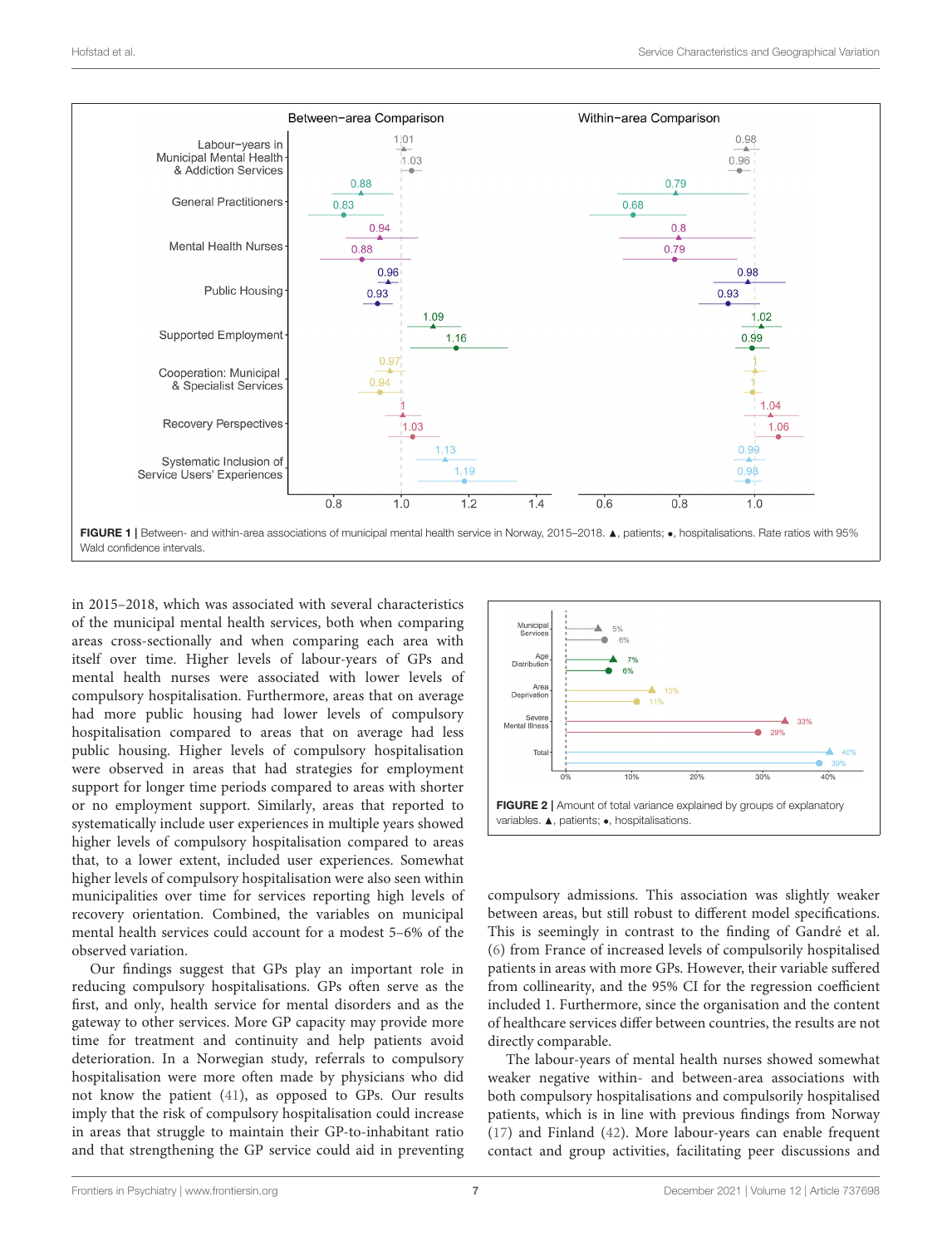the development of a therapeutic alliance [\(43\)](#page-10-4). Furthermore, increased availability of personalised supervision for coping and maintaining a stable everyday life can enable early discovery and prevent the deterioration of known SMI, reducing the need for compulsory hospitalisation. Conversely, in small, rural municipalities where one or two mental health nurses might represent the only staff, services are more vulnerable, and challenges can arise when there is sick leave among the staff, or when the need for service arises outside of office hours.

The total number of labour-years in municipal mental health services showed less pronounced associations, but demonstrated the benefits of separating within- and betweenvariation [\(29\)](#page-9-23). More labour-years within each area was associated with fewer compulsory hospitalisations, while municipalities that on average employed more labouryears had higher levels of compulsory hospitalisation compared to municipalities with fewer labour-years. Such a finding could emerge if more labour-years resulted in reduced levels of compulsory mental healthcare, but that the increase in labour-years primarily occurred in areas with challenging case mix and high rates of compulsory mental healthcare.

There was a slightly lower rate of compulsory hospitalisations for each additional public housing per 100 inhabitants. Insecurity regarding living conditions is likely to have a major impact on individuals who are already vulnerable [\(21,](#page-9-15) [44\)](#page-10-5).

There were more compulsorily hospitalised patients in areas that employed Housing First and slightly higher levels of compulsory hospitalisations in areas that had employment support. These are services that are found in a minority of municipalities and are likely to be initiated based on needs. As these services are not mandatory, they will have to be prioritised in competition with other municipal initiatives. Consequently, employment support or Housing First does not necessarily increase the risk of compulsory hospitalisation, but could rather indicate that these programs may have been initiated in areas with more compulsory hospitalisation.

Concerning cooperation between municipalities and health trusts, we observed slightly lower levels of compulsory hospitalisation in municipalities that gave a favourable rating of their cooperation with specialist services compared to areas with a less favourable rating. This is in line with perspectives from professionals within primary mental health services, who considered poor collaboration with secondary mental health services a risk factor for compulsory hospitalisation [\(21\)](#page-9-15).

Municipalities that reported initiatives to uncover mental health problems as early as possible showed moderately higher levels of compulsory hospitalisation. One explanation could be that these initiatives uncover individuals who are in need of treatment, but are unable or unwilling to receive voluntary treatment, in line with the findings of Weich et al. [\(45\)](#page-10-6). Their study identified higher awareness of treatment needs as a possible explanation for the higher levels of compulsory hospitalisation. Alternatively, it could be that areas with low levels of compulsory hospitalisation see less need to initiate early intervention measures.

Recovery-oriented services showed a somewhat surprising positive, but weak, within-area association. Since we only had access to 2 years of data for this variable, the withinarea comparisons are less likely to reliably measure weak associations. Furthermore, our measure says nothing about what a recovery-oriented service actually implies [\(46\)](#page-10-7). Still, we remain open to the possibility that applying more recovery perspectives in municipal mental health services could result in more compulsory hospitalisations, and that recovery perspectives may also exist within services with high levels of compulsory hospitalisation [\(47\)](#page-10-8).

The systematic gathering of user experiences was associated with slightly higher levels of compulsory hospitalisations between areas. A possible explanation of this could be that municipalities with higher levels of compulsory hospitalisation are more inclined to include user experiences. However, the users of municipal mental health services who inform the municipalities might not be the patient group most likely to be compulsorily hospitalised, which would give less reason to expect reductive effects of including user experiences.

In summary, several of the explanatory variables showed negative associations with the levels of compulsory hospitalisation. Meanwhile, some measures, such as Housing First, employment support, and inclusion of user perspectives, showed somewhat surprising between-area associations. This raises the question whether these measures were initiated based on needs, or that perhaps municipalities attempt to remedy service sectors that they find particularly challenging.

BOX 1 | Commentary: Lived Experience by Solveig H. H. Kjus.

The study finds that higher levels of labour-years of GPs and mental health nurses were associated with lower levels of compulsory hospitalisation. This seems reasonable from a patient's view. The availability of GPs and mental health staff might secure and contribute to the alliance between the person and the healthcare system.

The study also indicates that more public housing was associated with lower levels of compulsory hospitalisation. Having a home that feels secure and comfortable is important for all people, also persons with SMI, and feeling secure and comfortable at home might reduce stress and deterioration that otherwise could end in a compulsory hospitalisation. The possibility to achieve this might be higher if the municipality has more public housing.

The study indicates that good cooperation between municipalities and specialist services was associated with lower levels of compulsory hospitalisation. This cooperation is important for the person to feel taken care of, and it increases the experience of continuity in the services, which is especially important for persons with SMI.

It is a limitation of the study that it does not include all involuntary referrals-only those that ended in a compulsory hospitalisation. The possible experience of being taken by force to compulsory hospitalisation is similar, even if the referral did not result in a compulsory hospitalisation. This might represent a trauma for the patient, next of kin, and other persons watching. A compulsory referral can therefore initiate that the person withdraws from future voluntary treatment, which, in turn, might end in new compulsory hospitalisations.

I have personal experience of community and inpatient mental health services, both voluntary and compulsory hospitalisation. I commented on drafts of this article and contributed to discussions concerning the design of the project.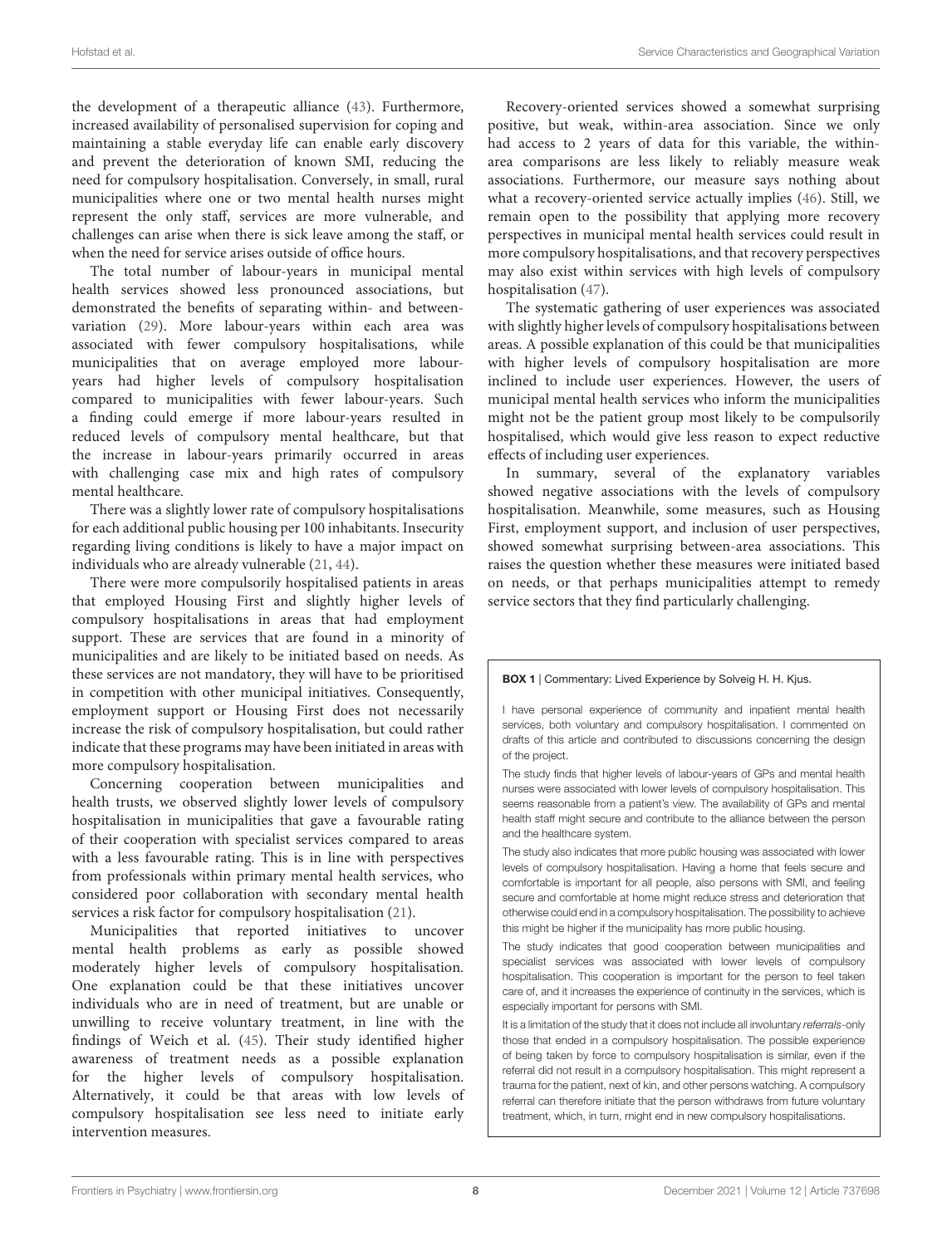The geographical variation was larger for counts of hospitalisations than patients, and so were most associations. In combination, the variables on municipal mental health services could account for 5–6% of the total variation, which was equal to or less than the variation due solely to age distribution or area deprivation, and far less than the variation explained by the rates of individuals with SMI. This could indicate that improving municipal mental health services, at least the parameters included here, is no panacea for reducing the levels of compulsory hospitalisation. When all groups of variables were included in the same model, they were able to account for 39–40% of the variation according to the marginal  $R^2$ . Further research is required to uncover other possible explanations for the geographical variation.

#### STRENGTHS AND LIMITATIONS

The major strength of our study is that we had access to the entire population of people who were compulsorily hospitalised in Norway during the study period, yielding few selection problems. Furthermore, we employed a methodology that allowed us to separate variation at different levels of hierarchical clusters, as well as differentiating within- and between-area associations. Since we included data from all municipalities during the study period, these findings are likely to be representative of current practise.

The decision to also include measures of hospitalisations and not only patients, or first events, violate principles of independent observations that underlie the use of Poisson models and could result in deflated standard errors. This could be a concern if certain patients living in small municipalities contributed many hospitalisations; however, this was not a pervasive problem.

Since our study was exploratory, we did not adjust for multiple comparison [\(48\)](#page-10-9). Future studies employing pre-planned hypotheses ought to be performed to confirm the associations observed in this study. Finally, the results from this study are not necessarily generalisable to other countries with different legislation and organisation of health services.

#### **CONCLUSION**

This study shows considerable geographical variation in compulsory hospitalisation between municipalities. It indicates that increases in labour-years of GPs and mental health nurses, as well as public housing, are associated with lower levels of compulsory hospitalisation, as measured by inpatients and hospitalisations. Strengthening the municipal mental health services by providing resources for more GPs and mental health workers in the municipal services, and providing more public housing might thus contribute toward reaching health political ambitions of reducing the use of compulsory hospitalisation. This study also illustrates the importance of combining analyses of within- and between-area variation in longitudinal research on compulsory mental healthcare.

# DATA AVAILABILITY STATEMENT

The data analysed in this study is subject to the following licences/restrictions: The data that support the findings of this study are available from the Norwegian Patient Registry and the Norwegian Directorate of Health. Restrictions apply to the availability of these data, which were used under licence for this study. Requests to access these datasets should be directed to [https://www.helsedirektoratet.](https://www.helsedirektoratet.no/tema/statistikk-registre-og-rapporter/helsedata-og-helseregistre/norsk-pasientregister-npr/sok-om-data-fra-npr) [no/tema/statistikk-registre-og-rapporter/helsedata-og](https://www.helsedirektoratet.no/tema/statistikk-registre-og-rapporter/helsedata-og-helseregistre/norsk-pasientregister-npr/sok-om-data-fra-npr)[helseregistre/norsk-pasientregister-npr/sok-om-data-fra](https://www.helsedirektoratet.no/tema/statistikk-registre-og-rapporter/helsedata-og-helseregistre/norsk-pasientregister-npr/sok-om-data-fra-npr)[npr.](https://www.helsedirektoratet.no/tema/statistikk-registre-og-rapporter/helsedata-og-helseregistre/norsk-pasientregister-npr/sok-om-data-fra-npr)

### ETHICS STATEMENT

Written informed consent for participation was not required for this study in accordance with the national legislation and the institutional requirements.

### AUTHOR CONTRIBUTIONS

This study forms part of a larger research program for which JR, in collaboration with ON and TLH, obtained funding and accessed data. TH, JR, SOO, and TLH designed the present study. TH designed and performed the data analysis, created the figures, and wrote the first draft of the manuscript. SHHK wrote the lived experience commentary. All authors revised the manuscript in several rounds and approved the final version.

#### FUNDING

The study is part of the ReCoN—Reducing Coercion in Norway research project, which was funded by the Research Council of Norway (project no. 273546).

#### ACKNOWLEDGMENTS

The authors would like to thank Magne Thoresen at the University of Oslo for valuable comments regarding the mixed modelling, and the Research Council of Norway for funding.

#### SUPPLEMENTARY MATERIAL

<span id="page-8-0"></span>The Supplementary Material for this article can be found [online at: https://www.frontiersin.org/articles/10.3389/fpsyt.](https://www.frontiersin.org/articles/10.3389/fpsyt.2021.737698/full#supplementary-material) 2021.737698/full#supplementary-material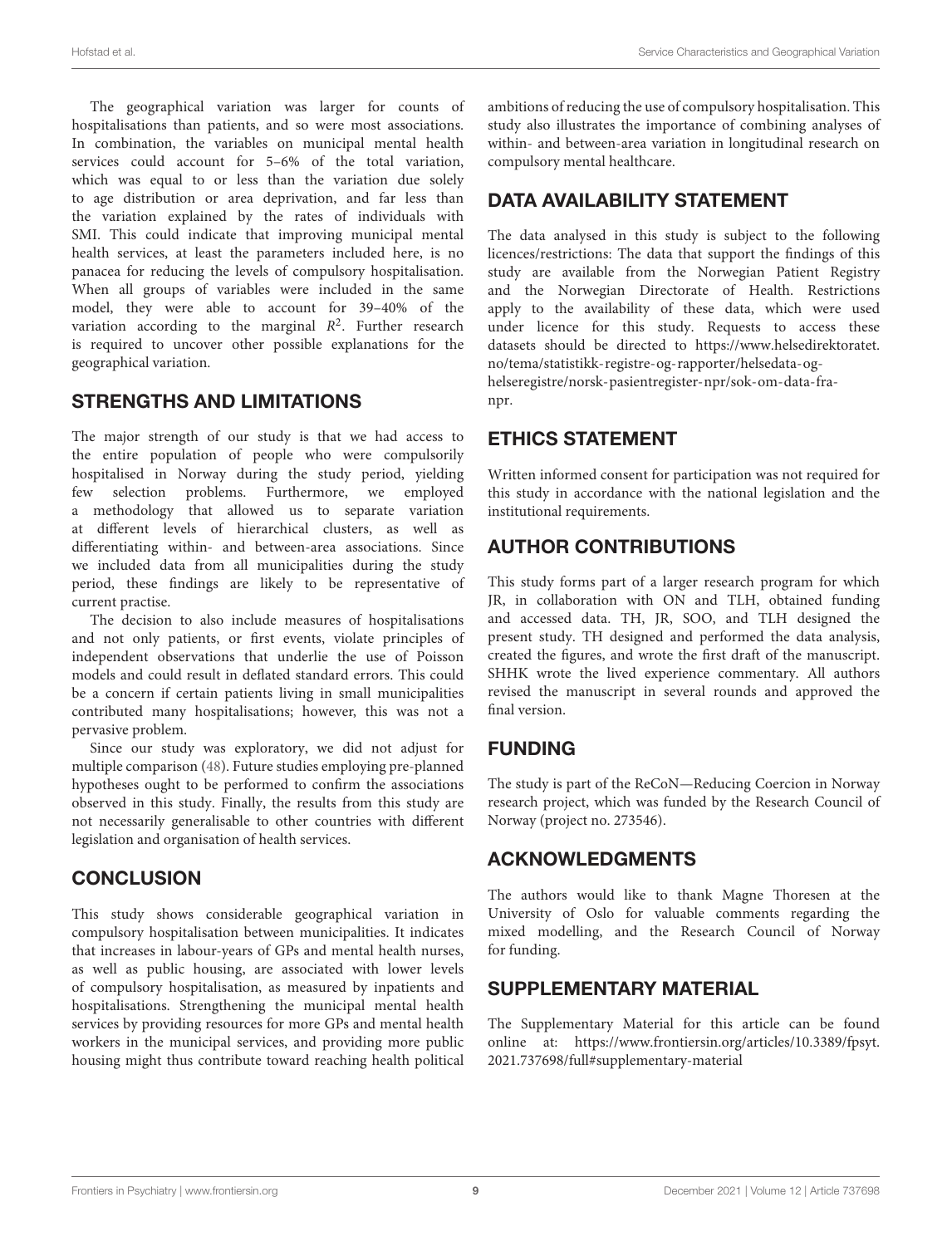### **REFERENCES**

- <span id="page-9-0"></span>1. Norvoll R. Kunnskapsstaus med Hensyn til Skadevirkninger av Tvang I det Psykiske Helsevernet. Utredning for paulsrudutvalget. [Knowledge Status With Regard to Adverse Effects of Coercion in the Mental Health Field. Study for the Paulsrud Committee]. NOU. (2011) 9:367–79. Available online at: <https://www.regjeringen.no/no/dokumenter/nou-2011-9/id647625/?ch=12>
- <span id="page-9-1"></span>2. Katsakou C, Priebe S. Outcomes of Involuntary Hospital Admission–a Review. Acta Psychiatr Scand. (2006) 114:232– 41. doi: [10.1111/j.1600-0447.2006.00823.x](https://doi.org/10.1111/j.1600-0447.2006.00823.x)
- <span id="page-9-2"></span>3. Council of Europe. Ending Coercion in Mental Health: The Need for a Human Rights-Based Approach. Recommendation (2158). (2019). Available online at: [https://Pace.coe.int/pdf/](https://Pace.coe.int/pdf/C16722d6137d2709fcacd22cfa7e55a2d95f5fb63326667a8259ffe25682ae_848428feba12/Resolution%202291.pdf) [C16722d6137d2709fcacd22cfa7e55a2d95f5fb63326667a8259ffe25682ae\\_](https://Pace.coe.int/pdf/C16722d6137d2709fcacd22cfa7e55a2d95f5fb63326667a8259ffe25682ae_848428feba12/Resolution%202291.pdf) [848428feba12/Resolution%202291.pdf](https://Pace.coe.int/pdf/C16722d6137d2709fcacd22cfa7e55a2d95f5fb63326667a8259ffe25682ae_848428feba12/Resolution%202291.pdf)
- <span id="page-9-3"></span>4. Freeman MC, Kolappa K, de Almeida JMC, Kleinman A, Makhashvili N, Phakathi S, et al. Reversing hard won victories in the name of human rights: a critique of the general comment on article 12 of the UN convention on the rights of persons with disabilities. Lancet Psychiatry. (2015) 2:844– 50. doi: [10.1016/S2215-0366\(15\)00218-7](https://doi.org/10.1016/S2215-0366(15)00218-7)
- <span id="page-9-4"></span>5. Saya A, Brugnoli C, Piazzi G, Liberato D, Di Ciaccia G, Niolu C, et al. Criteria, procedures, and future prospects of involuntary treatment in psychiatry around the world: a narrative review. Front Psychiatry. (2019) 10:271. doi: [10.3389/fpsyt.2019.00271](https://doi.org/10.3389/fpsyt.2019.00271)
- <span id="page-9-5"></span>6. Gandré C, Gervaix J, Thillard J, Macé J-M, Roelandt J-L, Chevreul K. Geographic variations in involuntary care and associations with the supply of health and social care: results from a nationwide study. BMC Health Serv Res. (2018) 18:253. doi: [10.1186/s12913-018-3064-3](https://doi.org/10.1186/s12913-018-3064-3)
- 7. Donisi V, Tedeschi F, Salazzari D, Amaddeo F. Differences in the use of involuntary admission across the veneto region: which role for individual and contextual variables? Epidemiol Psychiatr Sci. (2016) 25:49– 57. doi: [10.1017/S2045796014000663](https://doi.org/10.1017/S2045796014000663)
- 8. Bindman J, Tighe J, Thornicroft G, Leese M. Poverty, poor services, and compulsory psychiatric admission in England. Soc Psychiatry Psychiatr Epidemiol. [\(2002\) 37:341–5. doi: 10.1007/s00127-002-](https://doi.org/10.1007/s00127-002-0558-3) 0558-3
- 9. Engberg M. Involuntary Commitment in Greenland, the Faroe Islands and Denmark. Acta Psychiatr Scand. (1991) 84:353– 6. doi: [10.1111/j.1600-0447.1991.tb03159.x](https://doi.org/10.1111/j.1600-0447.1991.tb03159.x)
- 10. Kjellin L. Compulsory Psychiatric Care in Sweden 1979–1993. Soc Psychiatry Psychiatr Epidemiol. (1997) 32:90–6. doi: [10.1007/BF00788926](https://doi.org/10.1007/BF00788926)
- 11. Keown P, McBride O, Twigg L, Crepaz-Keay D, Cyhlarova E, Parsons H, et al. Rates of voluntary and compulsory psychiatric in-patient treatment in England: an ecological study investigating associations with deprivation and demographics. Br J Psychiatry. (2016) 209:157– 61. doi: [10.1192/bjp.bp.115.171009](https://doi.org/10.1192/bjp.bp.115.171009)
- <span id="page-9-6"></span>12. Hwang T-Y, Jung G, Lee C-J, Kim H-Y. Analysis of involuntary admissions in Korea through the admission management information system. Int J Law Psychiatry. (2020) 68:101542. doi: [10.1016/j.ijlp.2020.101542](https://doi.org/10.1016/j.ijlp.2020.101542)
- <span id="page-9-7"></span>13. Hofstad T, Rugkåsa J, Ose SO, Nyttingnes O, Husum TL. Measuring the level of compulsory hospitalisation in mental health care: the performance of different measures across areas and over time. Int J Methods Psychiatr Res. (2021) 30:e1881. doi: [10.1002/mpr.1881](https://doi.org/10.1002/mpr.1881)
- <span id="page-9-8"></span>14. Walker S, Mackay E, Barnett P, Sheridan Rains L, Leverton M, Dalton-Locke C, ET AL. Clinical and social factors associated with increased risk for involuntary psychiatric hospitalisation: a systematic review, meta-analysis, and narrative synthesis. Lancet Psychiatry. (2019) 6:1039– 53. doi: [10.1016/S2215-0366\(19\)30406-7](https://doi.org/10.1016/S2215-0366(19)30406-7)
- <span id="page-9-9"></span>15. Lorant V, Depuydt C, Gillain B, Guillet A, Dubois V. Involuntary commitment in psychiatric care: what drives the decision? Soc Psychiatry Psychiatr Epidemiol. [\(2007\) 42:360–5. doi: 10.1007/s00127-007-](https://doi.org/10.1007/s00127-007-0175-2) 0175-2
- <span id="page-9-10"></span>16. Rugkåsa J. Why we need to understand service variation in compulsion. Lancet Psychiatry. [\(2017\) 4:577–8. doi: 10.1016/S2215-0366\(17\)3](https://doi.org/10.1016/S2215-0366(17)30237-7) 0237-7
- <span id="page-9-11"></span>17. Bremnes R, Hatling T, Bjørngaard JH. Tvungent Psykisk Helsevern med Døgnopphold I Perioden 2001-2006. Sluttrapport. Trondheim, Norway: Sintef (2008). Report No.: A4319. Available online at: [https://www.Sintef.no/](https://www.Sintef.no/Globalassets/Upload/Helse/Psykisk-Helse/pdf-Filer/Rapport_Sintef_A4319_Tvungent_Psykiskhelsevern_med_Dognopphold_2001_2006_Sluttrapport.pdf)

[Globalassets/Upload/Helse/Psykisk-Helse/pdf-Filer/Rapport\\_Sintef\\_A4319\\_](https://www.Sintef.no/Globalassets/Upload/Helse/Psykisk-Helse/pdf-Filer/Rapport_Sintef_A4319_Tvungent_Psykiskhelsevern_med_Dognopphold_2001_2006_Sluttrapport.pdf) [Tvungent\\_Psykiskhelsevern\\_med\\_Dognopphold\\_2001\\_2006\\_Sluttrapport.](https://www.Sintef.no/Globalassets/Upload/Helse/Psykisk-Helse/pdf-Filer/Rapport_Sintef_A4319_Tvungent_Psykiskhelsevern_med_Dognopphold_2001_2006_Sluttrapport.pdf) [pdf](https://www.Sintef.no/Globalassets/Upload/Helse/Psykisk-Helse/pdf-Filer/Rapport_Sintef_A4319_Tvungent_Psykiskhelsevern_med_Dognopphold_2001_2006_Sluttrapport.pdf)

- <span id="page-9-12"></span>18. Luciano M, Sampogna G, Del Vecchio V, Pingani L, Palumbo C, De Rosa C, et al. Use of Coercive Measures in Mental Health Practice and Its Impact on Outcome: A Critical Review. Expert Rev Neurother. (2014) 14:131– 41. doi: [10.1586/14737175.2014.874286](https://doi.org/10.1586/14737175.2014.874286)
- <span id="page-9-13"></span>19. Reme SE, Monstad K, Fyhn T, Sveinsdottir V, Løvvik C, Lie SA, ET AL. A randomized controlled multicenter trial of individual placement and support for patients with moderate-to-severe mental illness. Scand J Work Environ Health. (2019) 45:33–41. doi: [10.5271/sjweh.3753](https://doi.org/10.5271/sjweh.3753)
- <span id="page-9-14"></span>20. The Norwegian Directorate of Health. National Guidelines. (2018). Available online at: [https://www.Helsedirektoratet.no/Veiledere/](https://www.Helsedirektoratet.no/Veiledere/Rehabilitering-Habilitering-Individuell-Plan-Og-Koordinator/Habilitering-Og-Rehabilitering-I-Spesialisthelsetjenesten/Veiledningsplikten) [Rehabilitering-Habilitering-Individuell-Plan-Og-Koordinator/Habilitering-](https://www.Helsedirektoratet.no/Veiledere/Rehabilitering-Habilitering-Individuell-Plan-Og-Koordinator/Habilitering-Og-Rehabilitering-I-Spesialisthelsetjenesten/Veiledningsplikten)[Og-Rehabilitering-I-Spesialisthelsetjenesten/Veiledningsplikten](https://www.Helsedirektoratet.no/Veiledere/Rehabilitering-Habilitering-Individuell-Plan-Og-Koordinator/Habilitering-Og-Rehabilitering-I-Spesialisthelsetjenesten/Veiledningsplikten)
- <span id="page-9-15"></span>21. Wormdahl I, Husum TL, Rugkåsa J, Rise MB. Professionals' perspectives on factors within primary mental health services that can affect pathways to involuntary psychiatric admissions. Int J Ment Health Syst. (2020) 14:86. doi: [10.1186/S13033-020-00417-Z](https://doi.org/10.1186/S13033-020-00417-Z)
- <span id="page-9-16"></span>22. Anthony WA. Recovery from mental illness: the guiding vision of the mental health service system in the (1990s). Psychosoc Rehabil J. (1993) 16:11– 23. doi: [10.1037/h0095655](https://doi.org/10.1037/h0095655)
- <span id="page-9-17"></span>23. Jacobson N, Curtis L. Recovery as policy in mental health services: strategies emerging from the states. Psychiatr Rehabil J. (2000) 23:333– 41. doi: [10.1037/h0095146](https://doi.org/10.1037/h0095146)
- <span id="page-9-18"></span>24. Marshall M, Rathbone J. Early intervention for psychosis. Cochrane Database Syst Rev. (2011) CD004718. doi: [10.1002/14651858.CD004718.pub2](https://doi.org/10.1002/14651858.CD004718.pub2)
- <span id="page-9-19"></span>25. Bakken IJ, Ariansen AMS, Knudsen GP, Johansen KI, Vollset SE. The Norwegian patient registry and the Norwegian registry for primary health care: research potential of two nationwide health-care registries. Scand J Public Health. (2020) 48:49–55. doi: [10.1177/1403494819859737](https://doi.org/10.1177/1403494819859737)
- <span id="page-9-20"></span>26. Ose SO, Kaspersen S, Ådnanes M, Lassemo E, Kalseth J. IS 24/8: Kommunalt Psykisk Helse-Og Rusarbeid: Årsverk, Kompetanse og Innhold I Tjenestene. Trondheim: SINTEF (2018). Available online at: [https://www.Sintef.no/](https://www.Sintef.no/Prosjekter/2015/Kommunalt-Psykisk-Helse-Og-Rusarbeid/) [Prosjekter/2015/Kommunalt-Psykisk-Helse-Og-Rusarbeid/](https://www.Sintef.no/Prosjekter/2015/Kommunalt-Psykisk-Helse-Og-Rusarbeid/)
- <span id="page-9-21"></span>27. World Health Organization. The ICD-10 Classification of Mental and Behavioural Disorders: Clinical Descriptions and Diagnostic Guidelines. Vol. 1. Geneva: World Health Organization (1992).
- <span id="page-9-22"></span>28. Bolker BM, Brooks ME, Clark CJ, Geange SW, Poulsen JR, Stevens MHH, ET AL. Generalized linear mixed models: a practical guide for ecology and evolution. Trends Ecol Evol. [\(2009\) 24:127–35. doi: 10.1016/j.tree.2008.](https://doi.org/10.1016/j.tree.2008.10.008) 10.008
- <span id="page-9-23"></span>29. Bell A, Fairbrother M, Jones K. Fixed and Random Effects Models: Making an Informed Choice. Qual Quant. (2019) 53:1051–74. doi: [10.1007/s11135-018-0802-x](https://doi.org/10.1007/s11135-018-0802-x)
- <span id="page-9-24"></span>30. Gelman A, Hill J. Data Analysis Using Regression and Multilevel/Hierarchical Models. Cambridge University Press (2006).
- <span id="page-9-25"></span>31. Nakagawa S, Schielzeth H. A general and simple method for obtaining R2 from generalized linear mixed-effects models. Methods Ecol Evol. (2013) 4:133–42. doi: [10.1111/j.2041-210x.2012.00261.x](https://doi.org/10.1111/j.2041-210x.2012.00261.x)
- <span id="page-9-26"></span>32. Team RC. R: A Language and Environment for Statistical Computing, Version 3.0. 2. Vienna, Austria: R Foundation for Statistical Computing (2013).
- <span id="page-9-27"></span>33. Wickham H, Averick M, Bryan J, Chang W, McGowan L, François R, et al. Welcome to the Tidyverse. J Open Source Softw. (2019) 4:1686. doi: [10.21105/joss.01686](https://doi.org/10.21105/joss.01686)
- <span id="page-9-28"></span>34. Dowle M, Srinivasan A, Gorecki J, Chirico M, Stetsenko P, Short T, et al. Package 'Data. Table'. Ext 'Data Frame' (2019).
- <span id="page-9-29"></span>35. Wickham H. Ggplot2: Elegant Graphics for Data Analysis. New York, NY: Springer-Verlag (2016). Available online at: [https://cran.r-project.org/web/](https://cran.r-project.org/web/packages/data.table/data.table.pdf) [packages/data.table/data.table.pdf](https://cran.r-project.org/web/packages/data.table/data.table.pdf)
- <span id="page-9-30"></span>36. Lüdecke D. ggeffects: tidy data frames of marginal effects from regression models. J Open Source Softw. (2018) 3:772. doi: [10.21105/joss.00772](https://doi.org/10.21105/joss.00772)
- <span id="page-9-31"></span>37. Bates D, Mächler M, Bolker B, Walker S. Fitting linear mixedeffects models using Lme4. arXiv[Preprint].arXiv:14065823. (2014). doi: [10.18637/jss.v067.i01](https://doi.org/10.18637/jss.v067.i01)
- <span id="page-9-32"></span>38. Bergé L. Efficient estimation of maximum likelihood models with multiple fixed-effects: the R Package FENmlm. Center for Research in Economic Analysis, University of Luxembourg (2018).